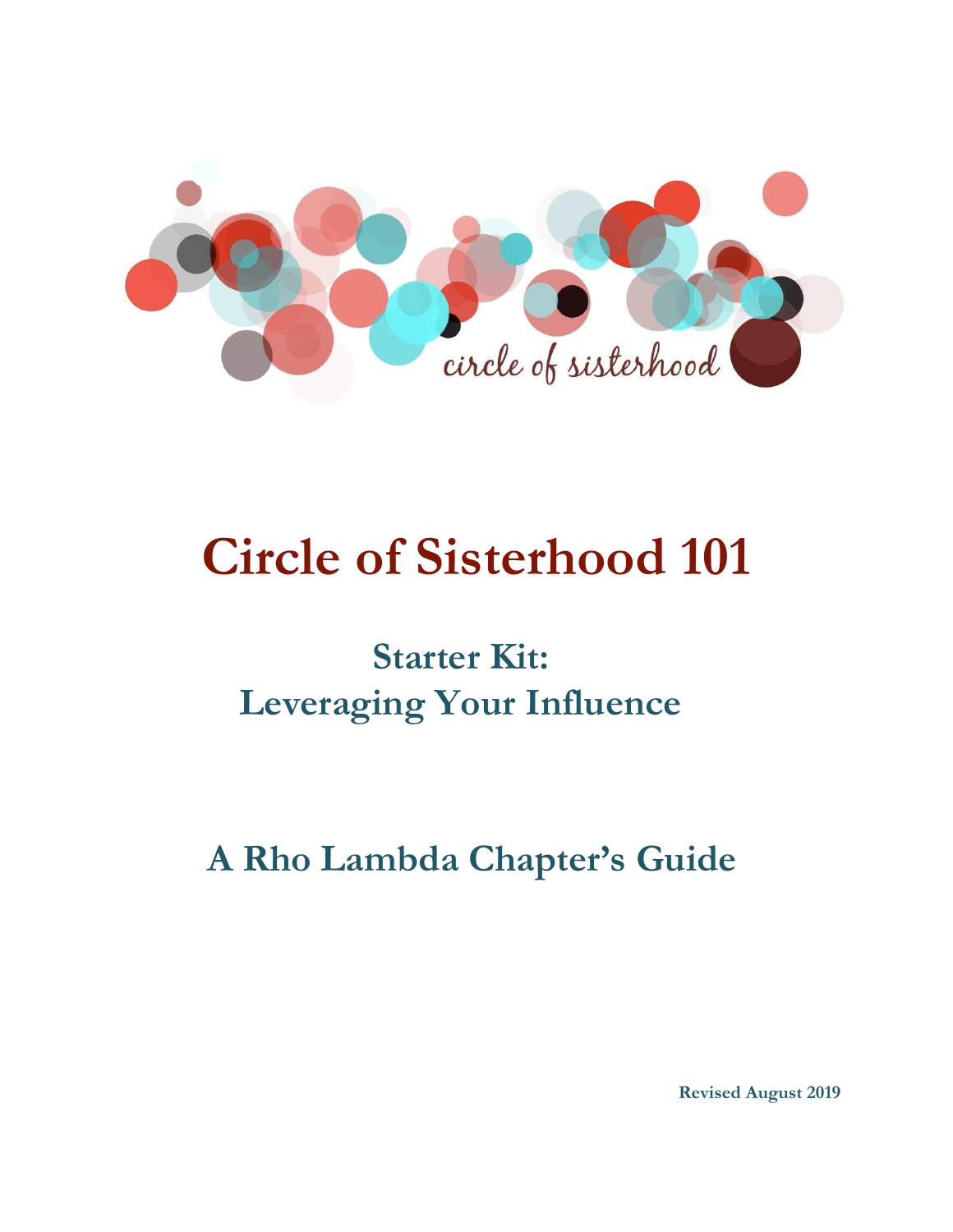#### Greetings Heroes,

We are so pleased to have a partnership with Rho Lambda and thank you for joining the Circle of Sisterhood in our efforts to remove barriers to education for girls and women who face poverty and oppression worldwide. We hope you will assign/appoint a member of your chapter as a Circle of Sisterhood Ambassador - someone who will lead your efforts to create awareness and fundraise within your Rho Lambda chapter and your sorority community.

The goal of this Starter Kit is to help jump start your chapter's work by providing you with the tools and information necessary to create awareness of the critical need to uplift women and girls through education. As sorority leaders, you can leverage the influence of your sorority community by engaging others to make an impact worldwide through your partnership with Circle of Sisterhood. In addition to this Starter Kit, there are more resources available on our website at **[www.circleofsisterhood.org/take-action](https://www.circleofsisterhood.org/take-action/)**.

With over 280 campus sorority communities (most often through the College Panhellenic) supporting the Circle of Sisterhood, we've established a Campus Team of over 35 volunteers to support those efforts. We've also identified a Rho Lambda Relationship Manager to oversee the partnership between Rho Lambda chapters and CofS. She is here to serve as a resource to answer questions, brainstorm ideas and help you keep the momentum going once you choose to support this cause. When you are ready to move forward with your support of this global humanitarian effort, email us at campussupport $(a)$ circleofsisterhood.org and we will put you in touch with the Rho Lambda Relationship Manager.

We are grateful for your enthusiasm and determination to answer our call to action. Thank you for the important work you will do. We look forward to working with your ambassador!

For the girls,

Circle of Sisterhood Campus Team

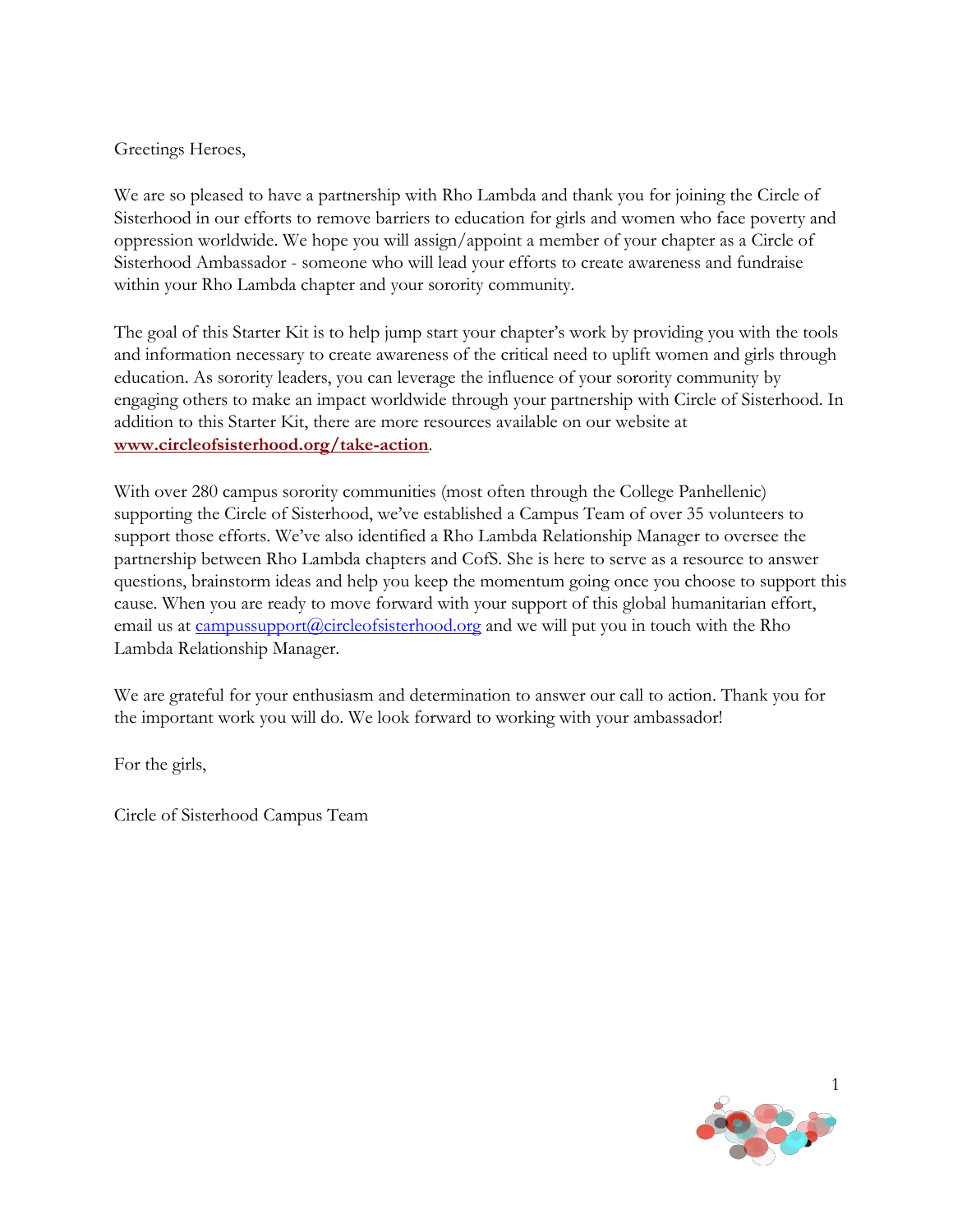## **Table of Contents**

| Handout: As the Most Educated Community of Women in the World, |  |
|----------------------------------------------------------------|--|
|                                                                |  |
|                                                                |  |
|                                                                |  |

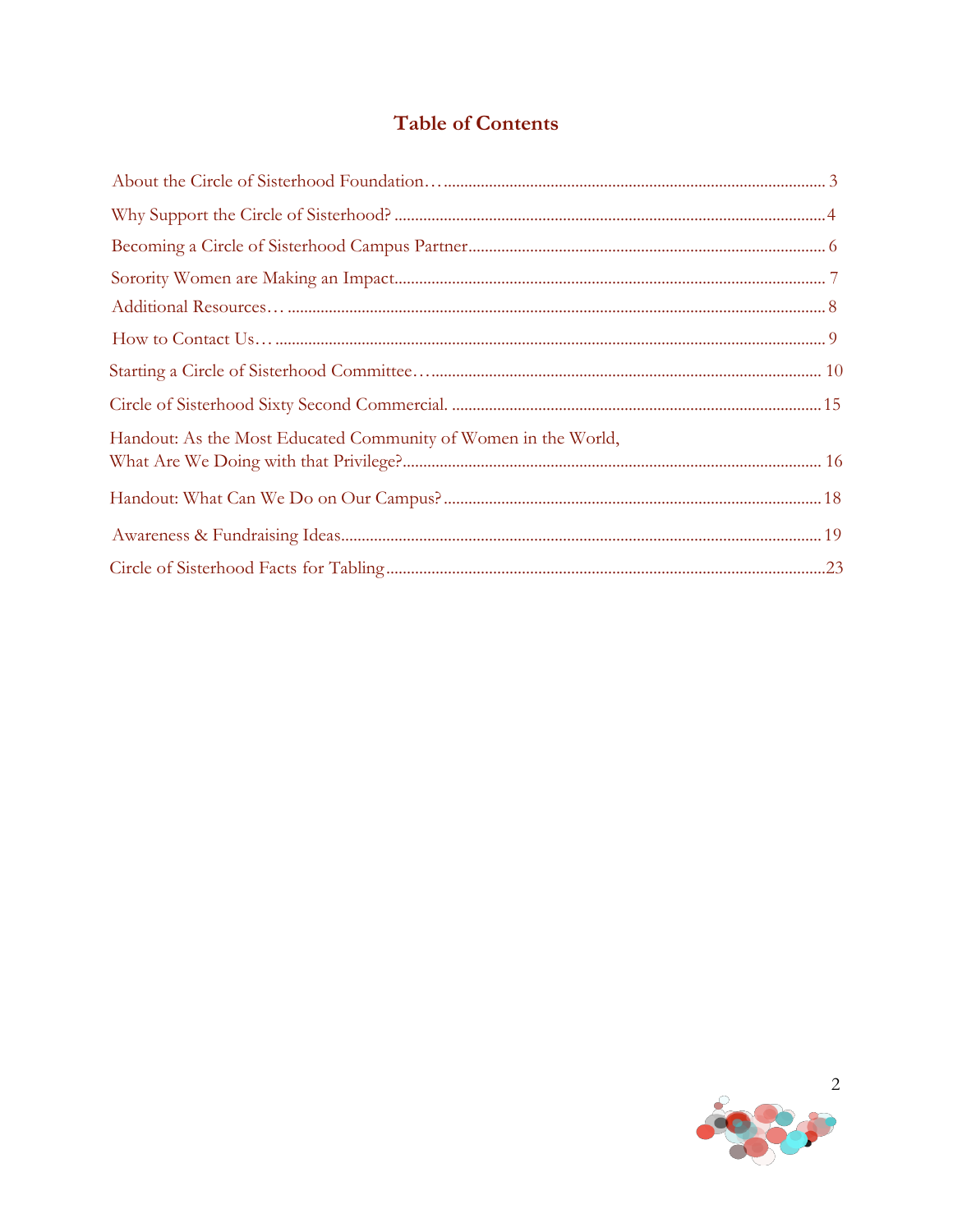## **About the Circle of Sisterhood Foundation**

## <span id="page-3-0"></span>**Mission**

The Circle of Sisterhood will leverage the collective influence of sorority women to raise financial resources for entities around the world that are removing educational barriers for girls and women facing poverty and oppression.

## **The Cause**

For too many girls and women around the world, access to quality education is often limited. More than 60 million girls are out of school around the globe. Education is part of the answer to many of the global issues affecting women – poverty, oppression, misogyny, brutality. Ultimately, more and more educated girls will mean stronger and healthier villages, communities, and entire countries.

## **About Our Founding**

Our Founder, Ginny Carroll, was inspired to establish the Circle of Sisterhood Foundation because she is a strong proponent of the sorority experience and understands the sorority movement came forth out of oppression.

She was also motivated by the book *Half the Sky: Turning Oppression into Opportunity for Women Around the World*. In the book, authors Kristof and WuDunn shared first-hand accounts from their travels across the globe of women being subjected to brutal violence and oppression solely because of their gender. And the frustration that too many girls in the world were not getting the opportunity to go to school which kept them locked in a life of poverty was a tipping point. Ginny felt strongly, as a college educated woman, that she had a responsibility to do something to help girls and women around the world get an education and she knew that she could not do it alone – that as just one person, her impact would be insignificant. But she was well-acquainted with and a member of a very large community of college educated women she knew would help – sorority women. Without education, girls and women all over the world are unable to reach their full potential. Sorority women are fortunate to have the one thing that will help most women out of poverty – an education. As such, we have a responsibility to those less fortunate.

**Circle of Sisterhood firmly believes that the widespread oppression of women and girls economically, politically and socially undermines stability and security worldwide. And we also believe that quality schooling is the great emancipator from poverty and despair and will provide a better life for a woman and that of her family.**

**Every girl deserves to go to school.**

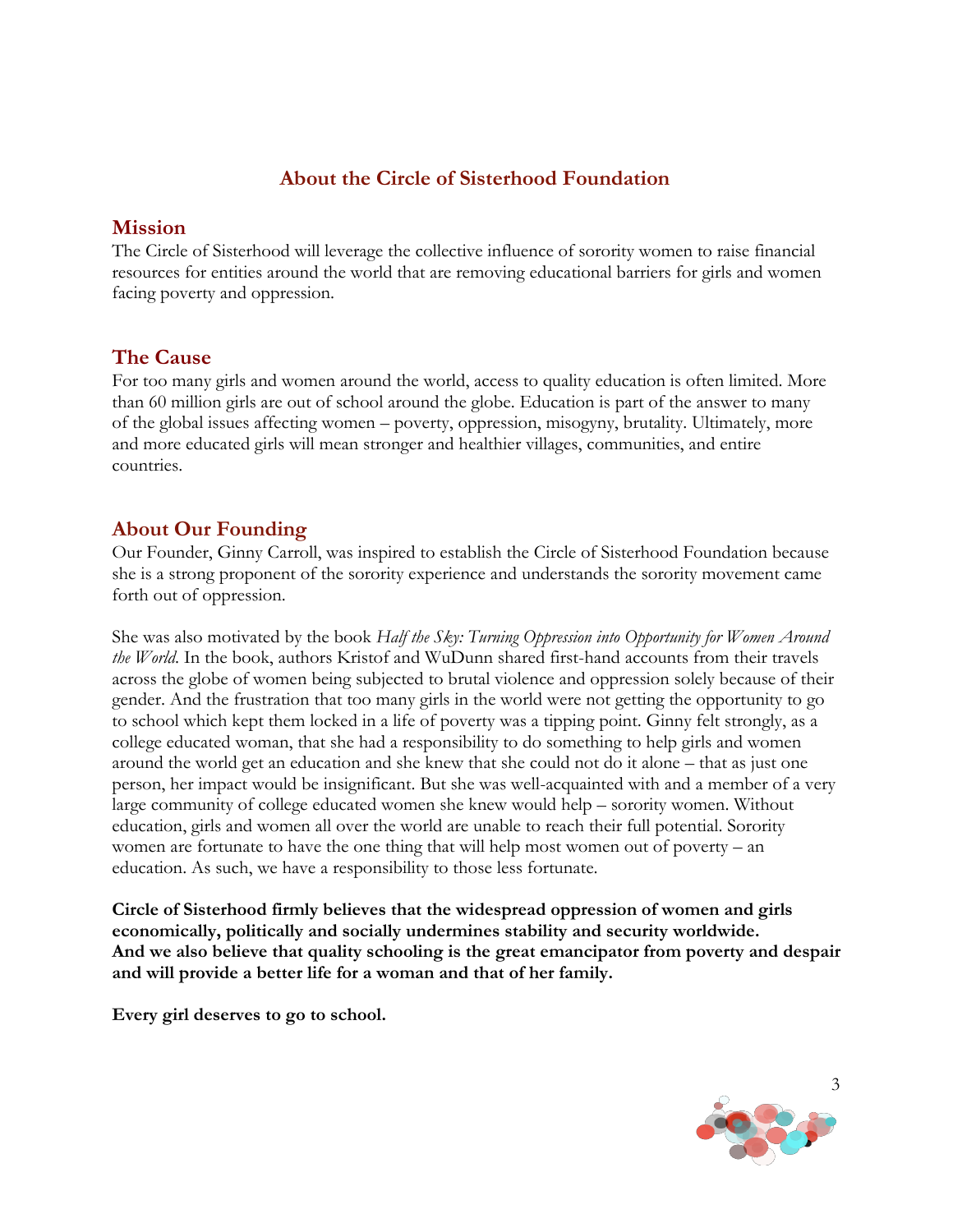## **Why Support the Circle of Sisterhood?**

<span id="page-4-0"></span>**The sorority community is one of the largest, identifiable bodies of college educated women in the world and our community holds a significant amount of influence. As one community of women, we can use our influence to help not only our campus and alumnae communities but those around us to understand the global issues affecting women and the critical need to help girls achieve education around the world.**

**When not even 7% of the world earns a college degree and 2/3 of all illiterate adults in the world are women, we have much work to do. As educated women, we have a responsibility to help girls go to school.**

## **Why, Who, What, Where and When?**

By being able to answer Why, Who, What, Where, and When, you will be able to successfully begin incorporating support of the Circle of Sisterhood into your chapter's programming.

#### **Step 1: Why?**

Why Sorority Women? The Circle of Sisterhood (CofS) was founded and is powered by sorority women who represent almost 30 different sororities.

Most sororities were founded in the 19th century because of very real obstacles to women achieving a college education. Sorority Founders bound together fiercely to fight for their right to higher education. Today, more than 160 years later and millions strong, we vow to continue the legacy of our Founders by standing together again to help girls and women go to school around the world. Since the Circle of Sisterhood's establishment in 2010, sorority women across the U.S. – whether on college campuses or alumnae in their own communities - have engaged in this global humanitarian effort to remove barriers to education for girls in the developing world. This movement by sorority women has already had an impact in 25 countries on 4 continents.

Sororities across North America help numerous domestic U.S. charities in significant ways and that will never change. The Circle of Sisterhood is a way for the entire sorority community to contribute in a global humanitarian way - together. CofS also grants money to organizations in the U.S. but most of our impact is in developing countries where millions of girls are kept from school.

The Circle of Sisterhood Foundation is a mechanism by which all sorority women can stand together across affiliation, age, color, and creed to make a difference in the lives of millions of girls and women. Collectively, we can do much more than we could as individuals or individual groups. We can give others an equal chance for rewarding lives and livelihoods through schooling, the learning of a trade, or even access to or preparation for college.

One person can make a small difference. But as a community of educated women, our collective efforts will be transforming for generations to come. Being able to understand and articulate the importance of the work that Circle of Sisterhood is doing is an important first step.

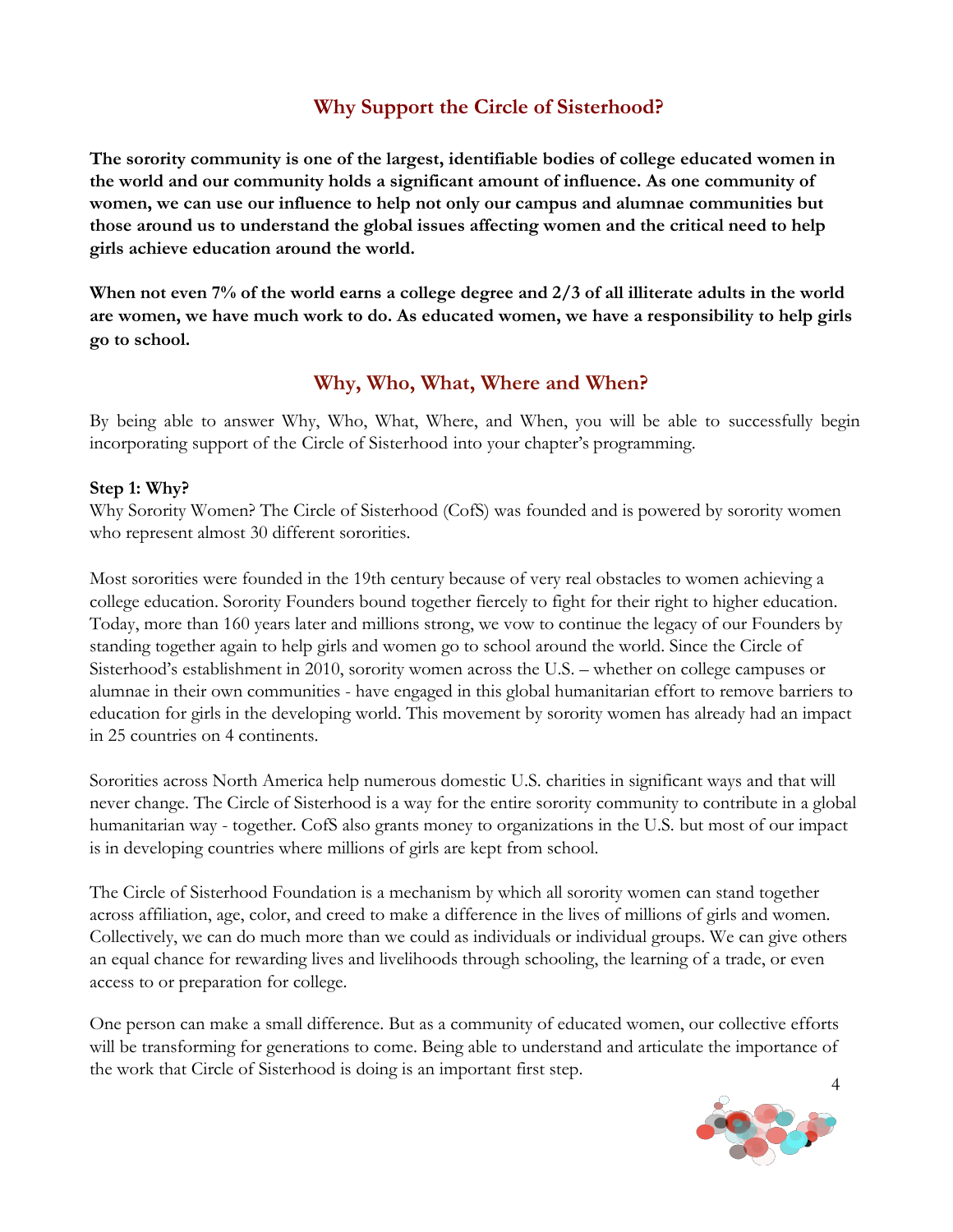#### **Step 2: Who?**

Who needs to be involved in each step of the process? Do you need a committee? What role should your Fraternity/Sorority Advisor play? What about the other Greek councils on campus? Are there other organizations on campus that would support this cause? How can you work together? Identify your resources - don't go it alone! Work with as many people as you can to make an impact. There is strength in numbers. Start the conversations and establish relationships.

And remember, the Circle of Sisterhood has assigned a volunteer as the Rho Lambda Relationship Manager who can help you identify resources or share ideas they've seen work with other chapters or on other campuses.

#### **Step 3: What, Where, and When?**

Once you've got "the why" and "the who" down, the rest will come more easily! Start thinking about ways to engage the women in your community. Choose a fundraiser(s) that will work well on your campus (ideas on page 19). What will get students excited to help you help girls go to school? What are meaningful ways that students at your institution can contribute? Where are the best locations on campus for people to see what you're doing? What time of day are people most likely free to come to your programs? Many sorority communities struggle with over-programming. Try to think about ways you can add Circle of Sisterhood efforts to what the community is already doing.

Consider planning a fundraiser around International Day of the Girl Child (October 11) or on International Women's Day (March 8) alongside CofS. Or how can you incorporate CofS into community wide philanthropic efforts or Greek Week. Can you do a weekly coin competition at meetings where chapters send the delegates? Or could you ask the community to donate \$1 (Venmo Challenge) on bid day for this important cause? Or could you ask all sorority chapters on campus to donate \$1 per member to help girls go to school? You don't always have to add another event to the calendar to be successful!

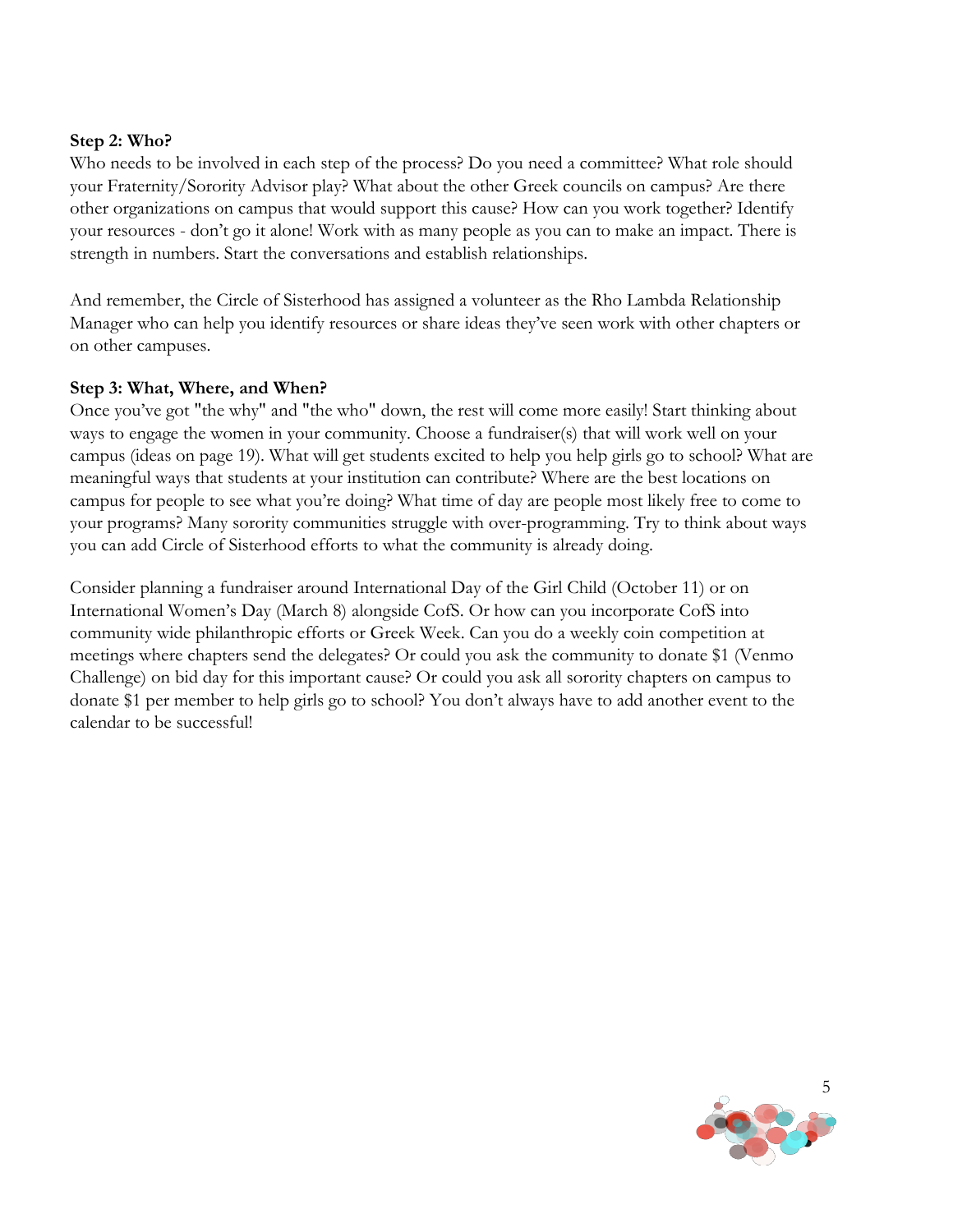## **Becoming a Circle of Sisterhood Partner**

<span id="page-6-0"></span>To jump start your partnership with the Circle of Sisterhood, we recommend the following actions be taken:

- 1. Adopt the Circle of Sisterhood Foundation as your chapter's philanthropic focus.
- 2. Assign an ambassador to lead your Circle of Sisterhood initiativesin your Rho Lambda chapter.
- 3. Educate your sorority and campus community about the global issues affecting women and why the Circle of Sisterhood is a cause you are partnering with to provide opportunity through education (see page 15, Circle of Sisterhood Sixty Second Commercial and share our video from our **[YouTube Channel](https://youtu.be/tewkku1iJW4)** ).
- 4. Plan your awareness and fundraising initiatives to compliment current programming. Work smarter, not harder! (See page 19, Awareness & Fundraising Ideas)
- 5. Collaborate with others on campus. Potential collaborators might include faculty/staff, the Greek Councils (CPC, MGC, NPHA, IFC, etc.), international student organizations, women's studies program, etc. (use the handout on page 18 - What Can We Do on Our Campus? - to brainstorm).
- 6. Document your work by taking pictures or recording a short video. Share your Circle of Sisterhood initiatives on social media and tag us when promoting your successes so we can share your good work! Or you could take over our Instagram account for your event to show our other campus partners what you've accomplished (just DM us).

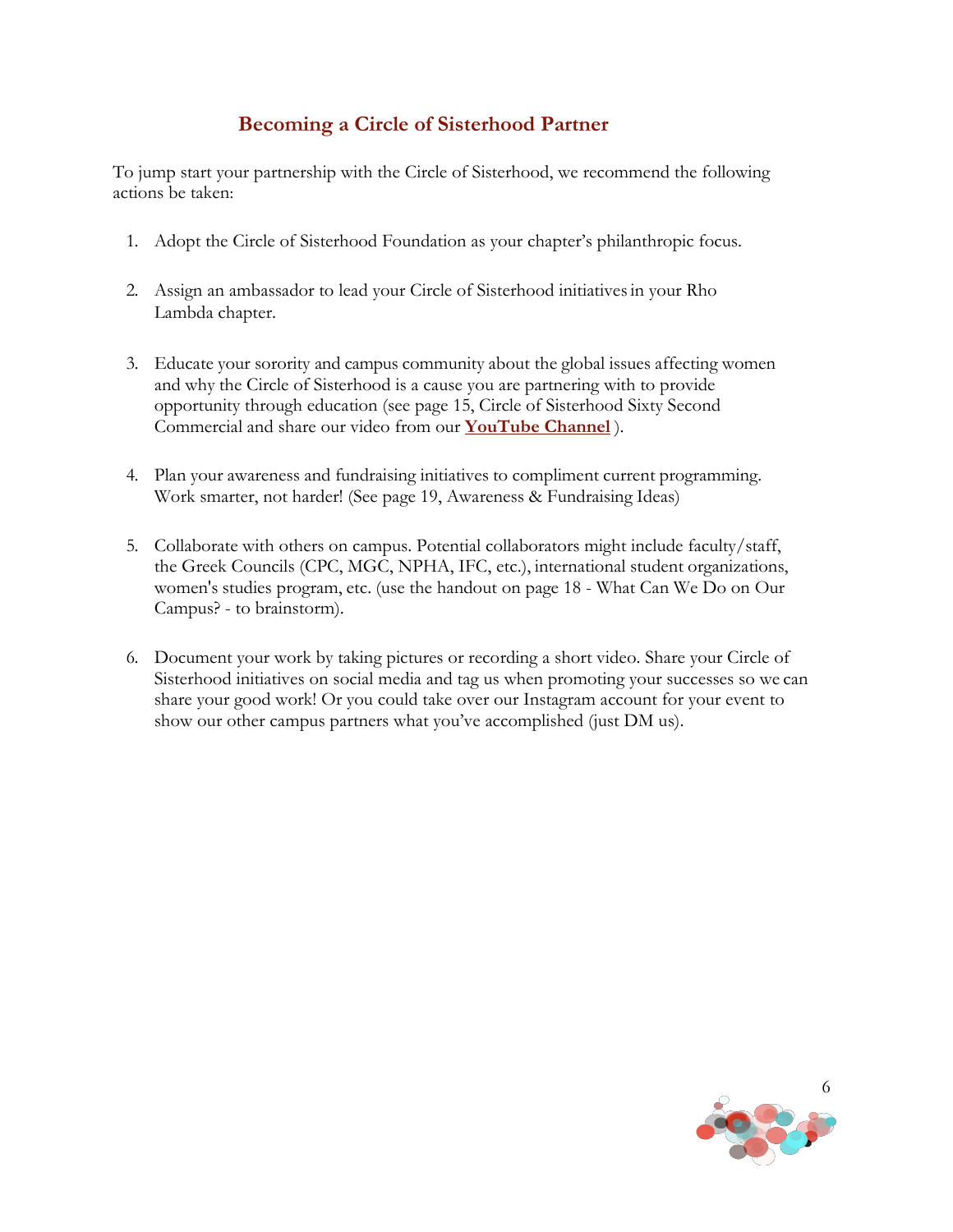## **Sorority Women are Making an Impact**

## <span id="page-7-0"></span>**With Your Help, Our Impact Will Continue to Grow!**

## **As of August 31, 2019, the Circle of Sisterhood Foundation has:**

- Granted over \$1,400,000 to remove barriers to education in 25 countries on 4 continents
- 282 campus sorority communities as official philanthropic partners
- 21 alumnae organizations engaged (and we want so many more!)
- Funded the construction of 30 schools in remote villages in Haiti, Malawi, Mali, Nepal, Nicaragua and Senegal
- Provided scholarships, tuition, uniforms, boarding school fees, malaria nets, libraries, teachers, tutors, electricity, computers, hygiene products, and the list goes on…to remove barriers to education.

#### **The barriers to education that we are trying to remove include:**

- Affordability (inability to afford tuition, uniforms, boarding, etc.)
- Child marriage
- Inadequate infrastructure (conducive structures, latrines, etc.)
- Lack of school supplies
- Puberty (inadequate menstrual hygiene education, facilities, supplies)
- Sex trafficking (reintegration, teaching of a trade)
- Untrained and underfunded teachers

Imagine what our impact will be 10 years from now because of the commitment of both undergraduate and alumnae sorority women to provide opportunity through education for girls around the world!

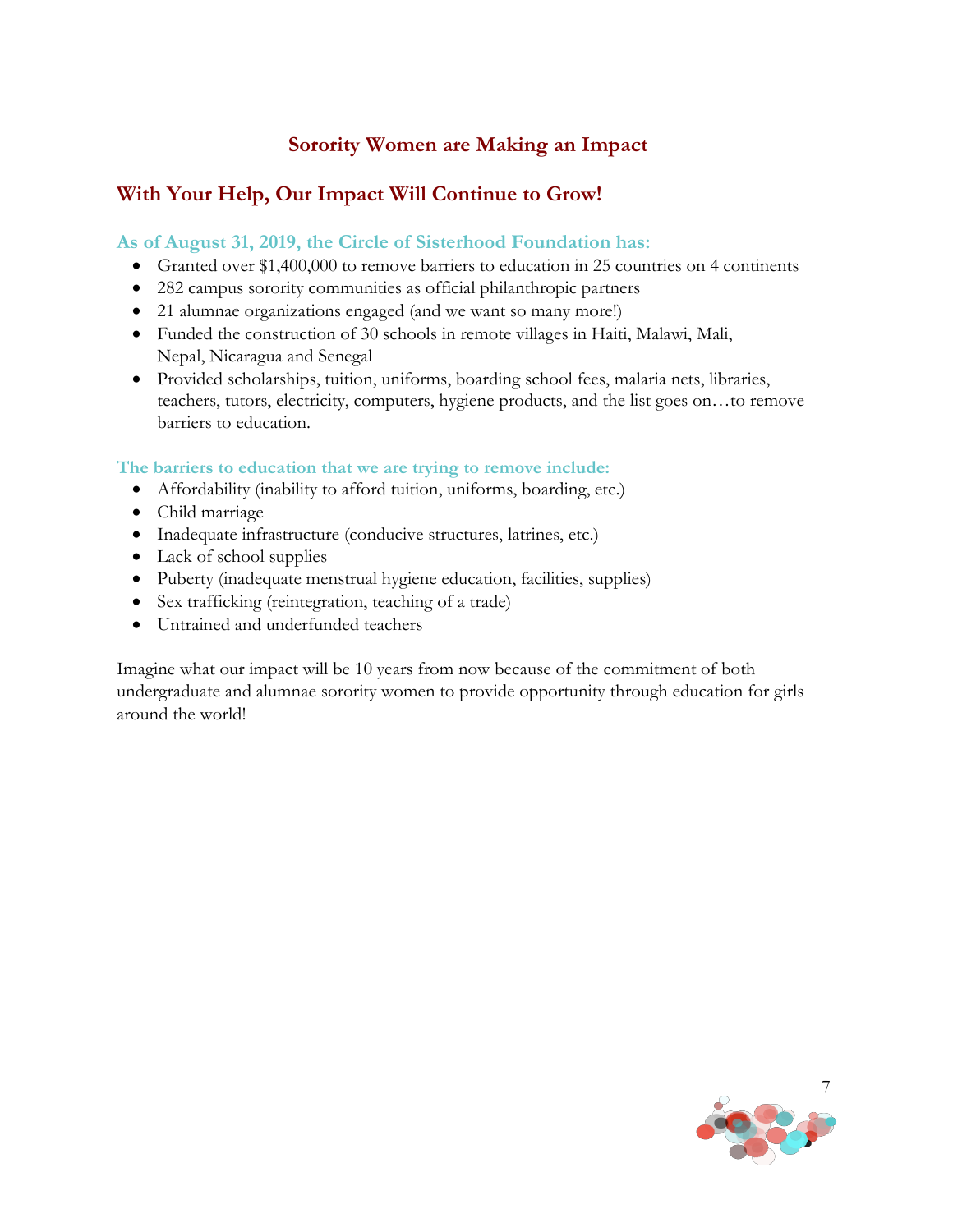## **Additional Resources**

<span id="page-8-0"></span>The Circle of Sisterhood website is full of resources designed to help you raise awareness and begin fundraising on your campus. Below are additional resources you may find helpful.

**[Take Action Page](https://www.circleofsisterhood.org/take-action/)**- Your "go to" place for resources when it comes to hosting events. This page on our website is equipped with more information about raising awareness and funds. You will also find event resources like a customizable flyer, table tents, postcards, etc.

**[Your Own FREE Fundraising Page](https://www.flipcause.com/widget/widget_home/MTkzMjQ%3D)**- Visit our website and click on *Support Us* in the bottom right- hand corner, click on *Remove Barriers to Education* and select *Become a Fundraiser*. Start a fundraising page as an individual or create a team page. Then share it with all your sorority sisters, friends, family, co-workers and classmates. Donations are directly sent to Circle of Sisterhood. Note: CofS is changing fundraising platform vendors in September 2019 so email  $\frac{info(\hat{a})$ circleofsisterhood.org to find our how to use our platform beginning October 1, 2019.

**[Circle of Sisterhood Blog](https://www.circleofsisterhood.org/inside-the-circle/)**- Here's where we'll keep you up to date with our progress! We feature schools that have been successful, highlight where the money campuses raised is going, and share other exciting news. It's a great way to stay in touch with the foundation. And it would be great if you'd write a blog about your successes and submit for publication! Blog submissions should be sent to:  $blog(\hat{a})$  circleofsisterhood.org

**Fundraising Guide** - This guide will help you learn the best practices of fundraising for the Circle of Sisterhood. It's full of ideas for fundraisers and gives suggestions for people and organizations with which to partner.

**Half the Sky Viewing Party Guide** - This packet will help you as you host a Half the Sky Viewing Party. We know the documentary is four hours long, so we suggest you just view part one to get the conversation started. This is a wonderful way to create awareness about issues facing women and girls around the world and motivate your campus to get involved. Start with a small viewing group (5 women from every chapter) and use the guide to prompt a discussion.

**[Circle of Sisterhood YouTube Channel](https://youtu.be/tewkku1iJW4)** - Use the videos you will find on our YouTube channel to share the mission of CofS with your sorority community.

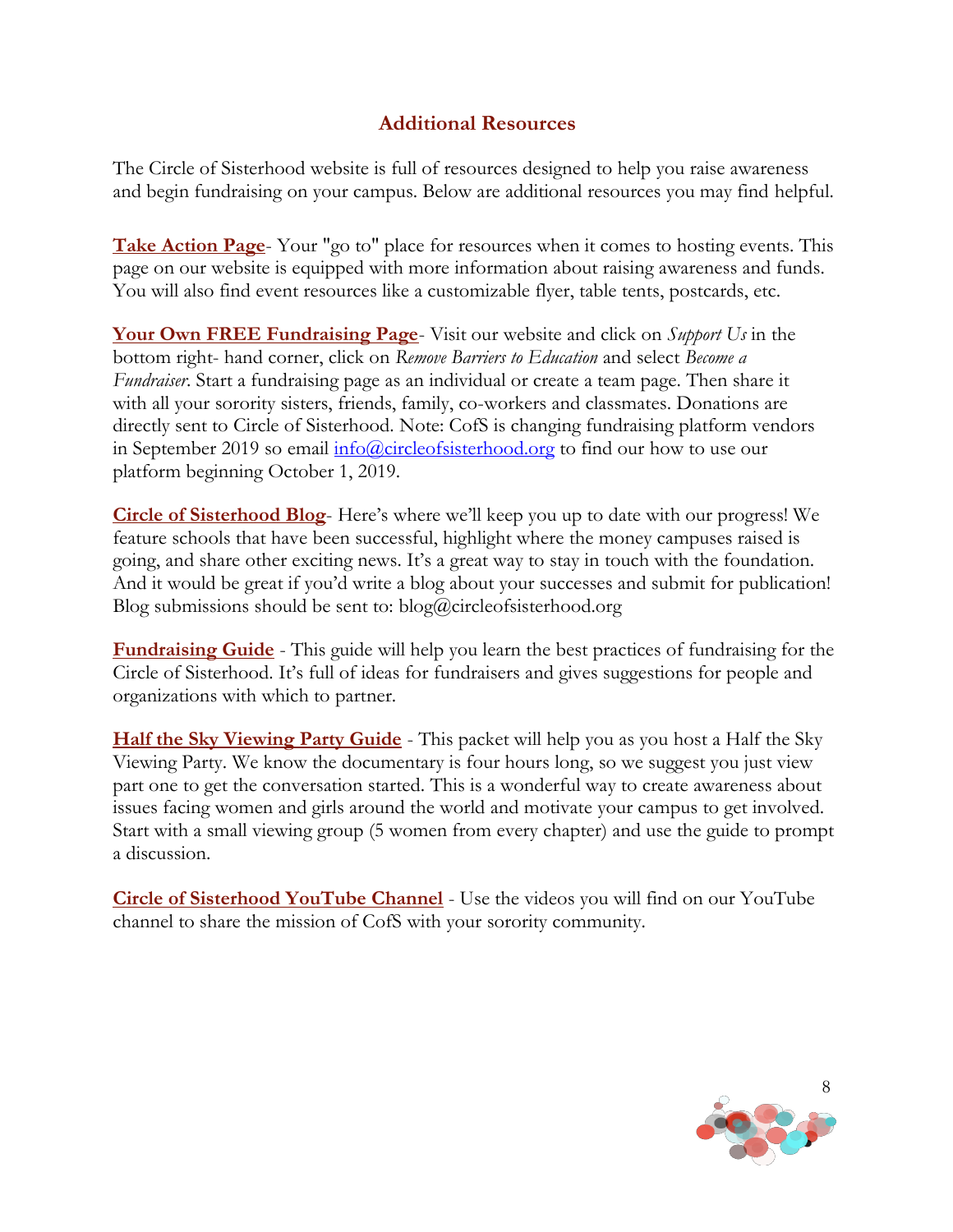## **How to Contact Us**

#### <span id="page-9-0"></span>**General Contact Information**

Circle of Sisterhood Foundation, Inc. P.O. Box 551 Belmont, NC 28012 (317)775- 9488

Email: [info@circleofsisterhood.org](mailto:info@circleofsisterhood.org) Website: [www.circleofsisterhood.org](http://www.circleofsisterhood.org/)

#### **Division Specific Contact Information**

Grants Committee: [grants@circleofsisterhood.org](mailto:grants@circleofsisterhood.org) Donations: [gifts@circleofsisterhood.org](mailto:gifts@circleofsisterhood.org) Campus initiatives: [campussupport@circleofsisterhood.org](mailto:campussupport@circleofsisterhood.org) Alumnae initiatives: [alumnaesupport@circleofsisterhood.org](mailto:alumnaesupport@circleofsisterhood.org)

Rho Lambda Relationship Manager: averymoses4@gmail.com

#### **Social Media Links**

Facebook:<https://www.facebook.com/CircleofSisterhoodFoundation> Instagram:<https://www.instagram.com/circleofsisterhood/> Twitter: [https://twitter.com/CofS\\_Foundation](https://twitter.com/CofS_Foundation) YouTube:<https://www.youtube.com/user/circleofsisterhood1/featured> Pinterest:<https://www.pinterest.com/CofSFoundation/>

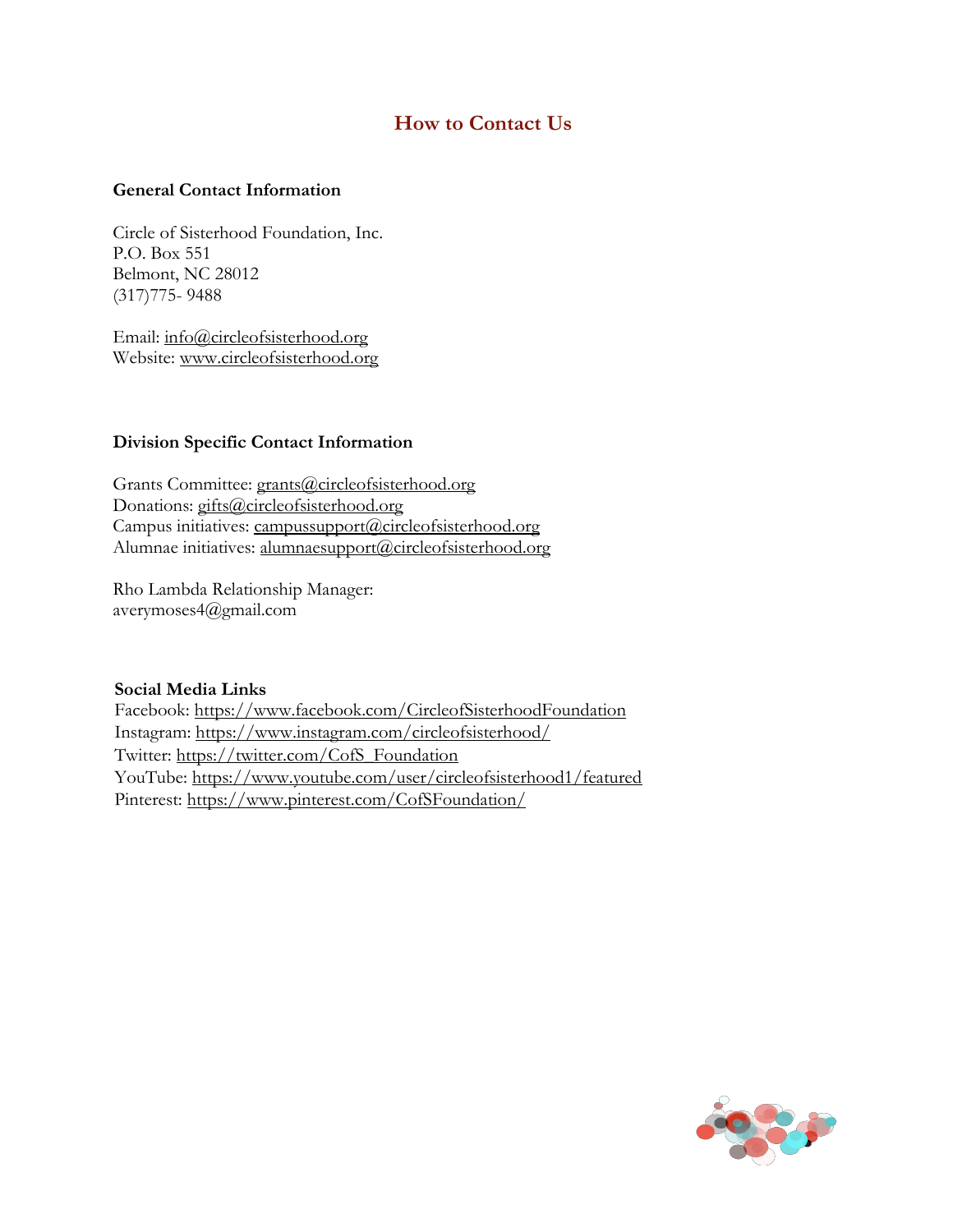## **Circle of Sisterhood Sixty Second Commercial**

#### **Why get involved with the Circle of Sisterhood?**

You may be asking yourself - *how do I get everyone else as excited as I am about partnering with the Circle of Sisterhood?* Try using our Sixty Second Commercial along with our video to help your sisters, fellow council members, or entire community to buy in to this cause. Remember, use your own passion for the cause to tell your story*.*

The American sorority movement was born in the mid-1800s as an avenue of support for women who were fighting for the right to attend college. In the company of other women, the founders of our fraternal organizations paved the way to higher education for countless women to follow – like you and me.

Now, over 160 years later, a network of sorority women is committed to follow in our founders' footsteps by removing barriers to education for girls around the world and to raise awareness about global issues affecting women.

For too many women around the world, getting an education remains a privilege and not a right. Seventy percent (70%) of out-of-school youth in the world are girls. We represent the less than 40% of the U.S. population with a college degree and the less than 7% of the college educated global population.

Our sisters around the world will never have the opportunities we have—and continue to have— unless we help them. The sorority community is one of the largest, identifiable bodies of college educated women in the world. Now it is our turn to stand together for our sisters around the world.

- Educated women overcome poverty.
- Educated women positively impact their economy.
- Educated women earn 25% more income.
- Educated women reinvest over 90% of their income back into their families.
- Educated women have smaller, healthier families.
- Educated women have children who are 40% more likely to live past the age of 5.
- Educated women are three times less likely to contract HIV.
- Educated women live in less volatile, extremist cultures.
- Educated women are more likely to stand up for themselves.

Because numerous studies indicate education is the key to eradicating poverty, the Circle of Sisterhood's mission is to leverage the collective influence of sorority women to provide financial support to entities working on the ground around the world to remove educational barriers for girls and women. All we ask is that you—as a sorority woman—give or raise \$53 this year, and then ask every affiliated woman you know to do the same. Imagine if every sorority woman got involved as a donor? We would transform the world – literally.

Visit the **[Circle of Sisterhood YouTube Channel](https://www.youtube.com/user/circleofsisterhood1/videos)** to share our videos.



15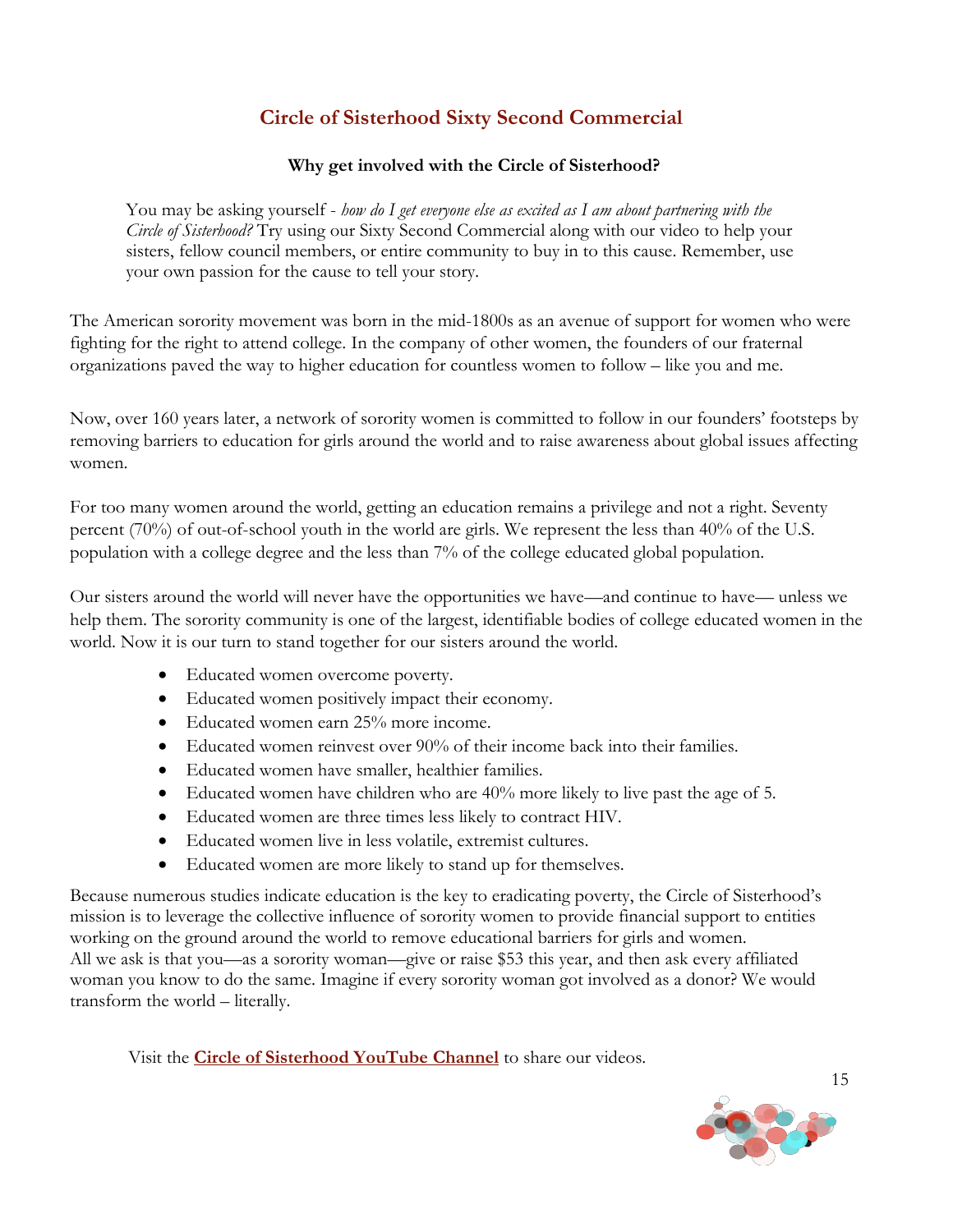

## **As the Most Educated Community of Women in the World, What Are We Doing with that Privilege?**

There is a global crisis in girl's education. Over 60 million girls are not in school. The **sorority community** is one of the largest, identifiable bodies of college educated women in the world while not even 7% of the world has college degrees! As a community of women, we can and should use this privilege to help our circle of influence understand the critical need to remove barriers to education around the world. We have a responsibility to help girls and women achieve the one thing we all have - education.

Women across the globe still lack basic legal rights and protections. Mounting research by the United Nations Development Programme indicates that "women's empowerment helps raise economic productivity and reduce infant mortality. It contributes to improved health and nutrition. It increases the chances of education for the next generation."

#### **When 2/3 of all illiterate adults in the world are women, we have much work to do.**

## **Why get involved?**

**Strategically,** the Circle of Sisterhood would be a great organization for sororities – collectively - on your campus to support because:

- o *you already do amazing domestic philanthropic work and through this effort will become global citizens providing humanitarian impact beyond your campus, hometown community, and the United States.*
- o *by focusing on global issues related to girls and women, you will help make your community* **even more** *relevant to faculty, administrators, and other campus officials…*
- o *by creating awareness about the brutality inflicted upon girls and women around the world, mean girl behavior and hazing in your own community may go away…*
- o *you will become global citizens more aware of the issues…*
- o *you will become better leaders…*



Leaders invested in higher education are **calling for students** to graduate from college understanding humanitarianism and civic engagement. It is expected that students "will have an appreciation of cultural and human differences; understand their responsibility to social justice; a global perspective; and a sense of civic responsibility."



**Start a book club or watch a documentary to really understand the issues: Start with the book/documentary "Half the Sky" or the documentary "GirlRising"**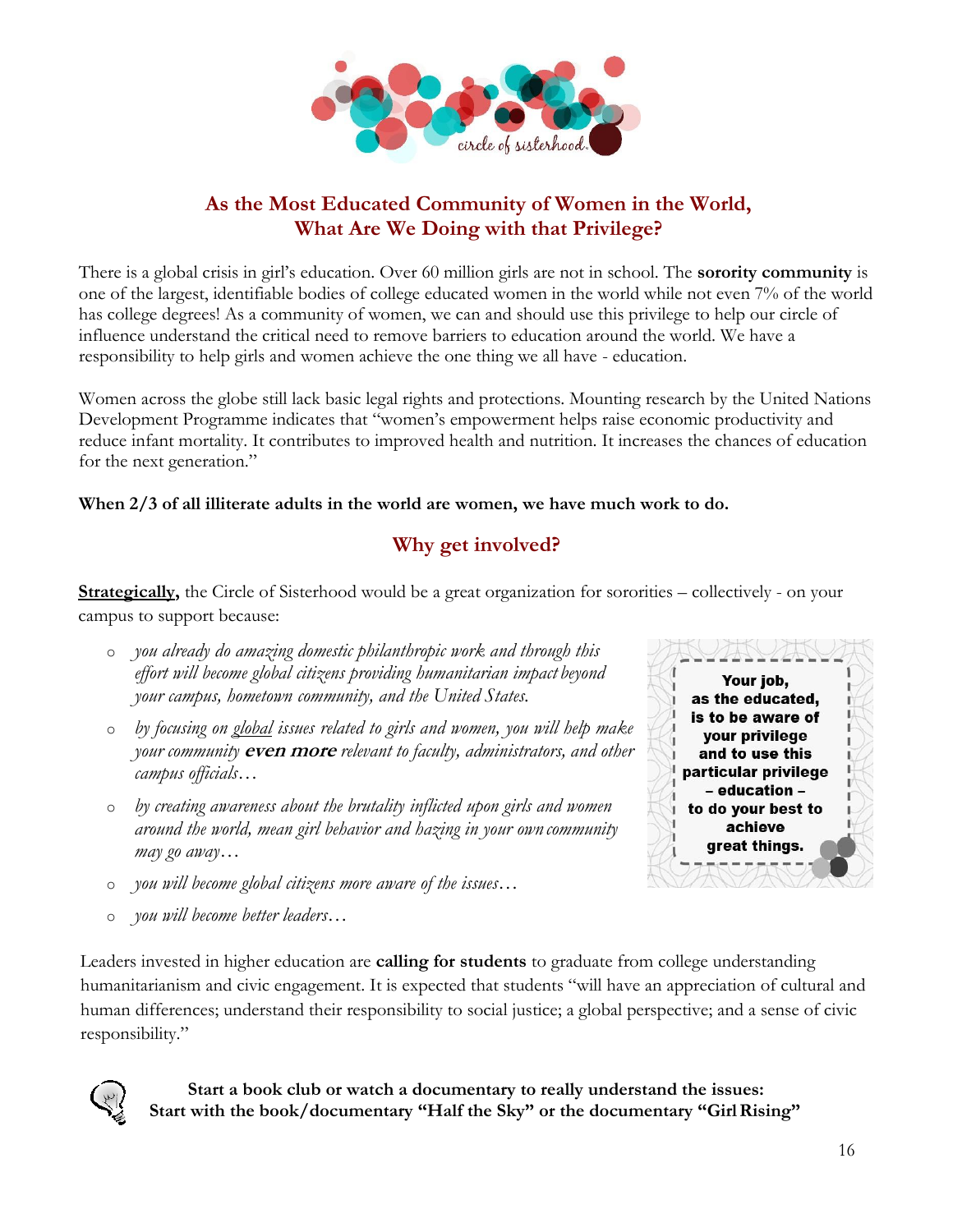#### **Build awareness by educating others about the oppression of women worldwide:**

| Human trafficking | According to UNICEF, an estimated one million children, mostly girls, enter the sex trade each year and the U.N. estimates that 4 million women and girls are trafficked annually.                                                                                                                                                    |
|-------------------|---------------------------------------------------------------------------------------------------------------------------------------------------------------------------------------------------------------------------------------------------------------------------------------------------------------------------------------|
| Discrimination    | Two-thirds of the world's 880 million illiterate adults are women. [1]<br>Less than half a cent of every development dollar goes to programs specifically for girls,<br>particularly those ages 10-14. [4]                                                                                                                            |
| Poverty           | "Women perform 66 percent of the world's work, produce 50 percent of the food, but earn<br>only 10 percent of the income and own only one percent of the property." [5]                                                                                                                                                               |
| <b>Brutality</b>  | Violence kills and disables as many women between the ages of 15 and 44 as cancer. [3]<br>And 50 % of sexual assaults in the world victimize girls under the age of 15. [6]                                                                                                                                                           |
| Gendercide        | According to UN statistics, millions of girls missing around the world. "More girls have been<br>killed in the last 50 years, precisely because they were girls, than men were killed in all the wars<br>of the twentieth century. It is estimated that 60-101 million females are missing from the globe<br>today." - Half the $Sky$ |

Sources:

[2] hil Borges. 2007. *Women Empowered: Inspiring Change in the Emerging World*. New York.

[3] N Millennium Project. 2005. Taking Action: Achieving Gender Equality and Empowering Women. Task Force on Education and Gender Equality. London and Sterling, VA: Earthscan.

[4] *The world's adolescent girls*. (2013, March 30). Retrieved

[5] NDP (United Nations Development Program)

[6] UNFPA, 2005.

#### **As college educated women, we have a responsibility to stand together to educate girls and women around the world because…**

- − *Educated women overcome poverty*
- − *Educated women positively impact the economy*
- − *Educated women earn 25 percent more income*
- − *Educated women reinvest 90% of their income back into their families*
- − *Educated women have smaller, healthier families*
- − *Educated women have children who are 40% more likely to live past the age of 5*
- − *Educated women are three times less likely to contract HIV*
- − *Educated women diminish misogyny and oppression*
- − *Educated women live in less volatile, extremist cultures*

#### **Join our international effort to raise funds to uplift women from poverty and oppression through education.**

Visit our website for lots of resources and ideas at **[www.circleofsisterhood.org/take-action](http://www.circleofsisterhood.org/take-action)**



<sup>[1]</sup> *Education of girls*. (2013, March 30). Retrieved from <http://www.educationforgirls.org/>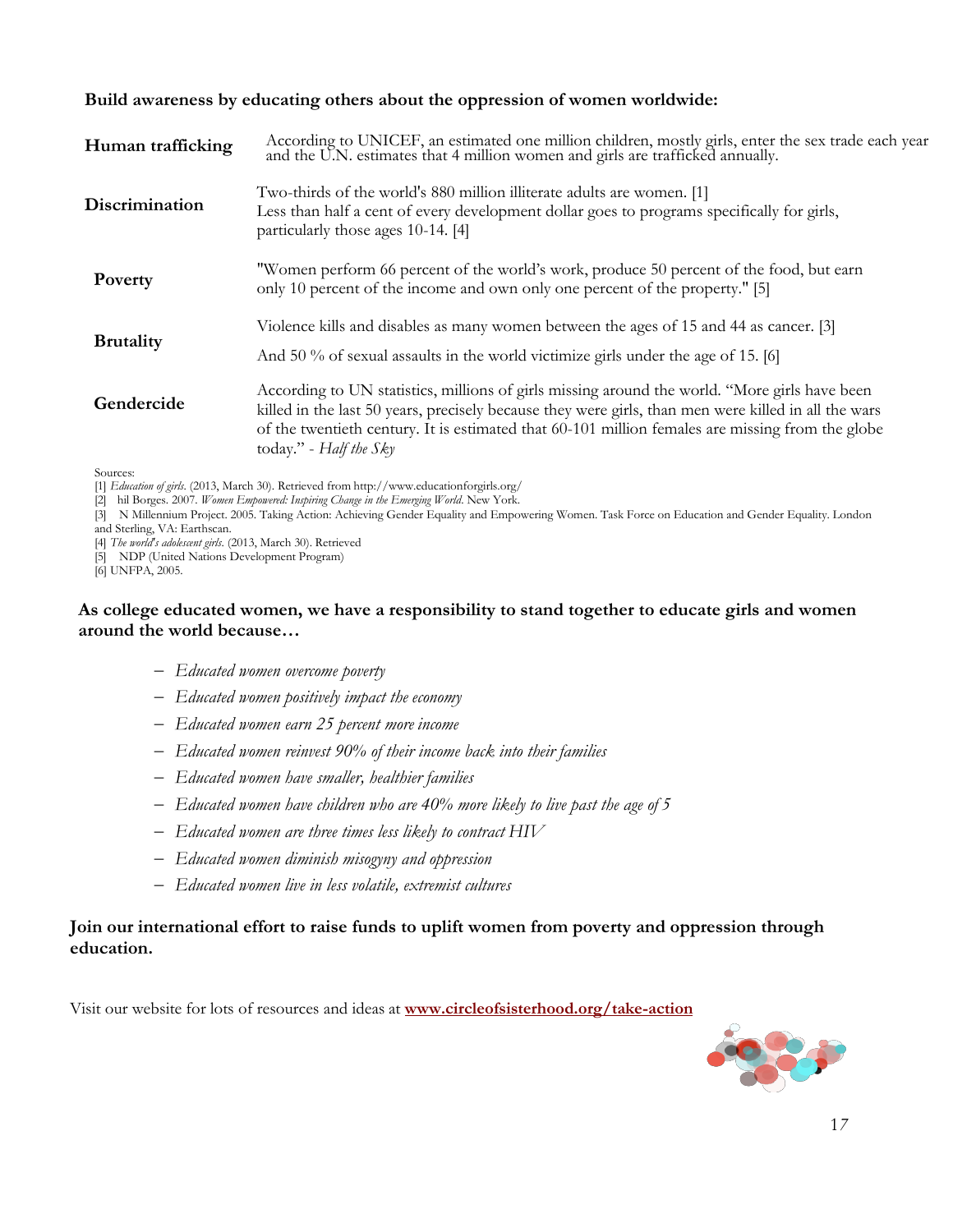## <span id="page-13-0"></span>**What Can We Do on Our Campus?**

*Introduce the work of the Circle of Sisterhood to your group at a meeting (use our video on our website). Then call an interest meeting and go through this worksheet together to identify who wants to serve on a committee and what will work on your campus to create awareness and fundraise.*



**Who Are Our "Go-To" People?** logical potential collaborators to create awareness such as women's resource center; other Greek Councils, local alumnae, etc.)

**Ways we can** work with our collaborators to **create awareness** about these critical issues:

#### **"Our Untapped or Under-utilized People Resources"**

Potential Campus Collaborators we don't normally work with that we should work with to create awareness (residence life, campus ministry, international student services, etc.):

Ways we can work with our collaborators to **create awareness** on these critical issues:

#### **Beyond Raising Awareness Move to Raising Money**

We value grass-roots efforts so we want to empower you to do GREAT things that will work on your campus.

Make it Quick. Simple. Effective. Fun!

*Fundraising Ideas:*

#### **For more information:**

- o Visit our website for lots of fundraising ideas and a Fundraising Guide: [www.circleofsisterhood.org/take-action](http://www.circleofsisterhood.org/take-action)
- or Email us a[t campussupport@circleofsisterhood.org w](mailto:campussupport@circleofsisterhood.org)hen you decide to become a partner campus!

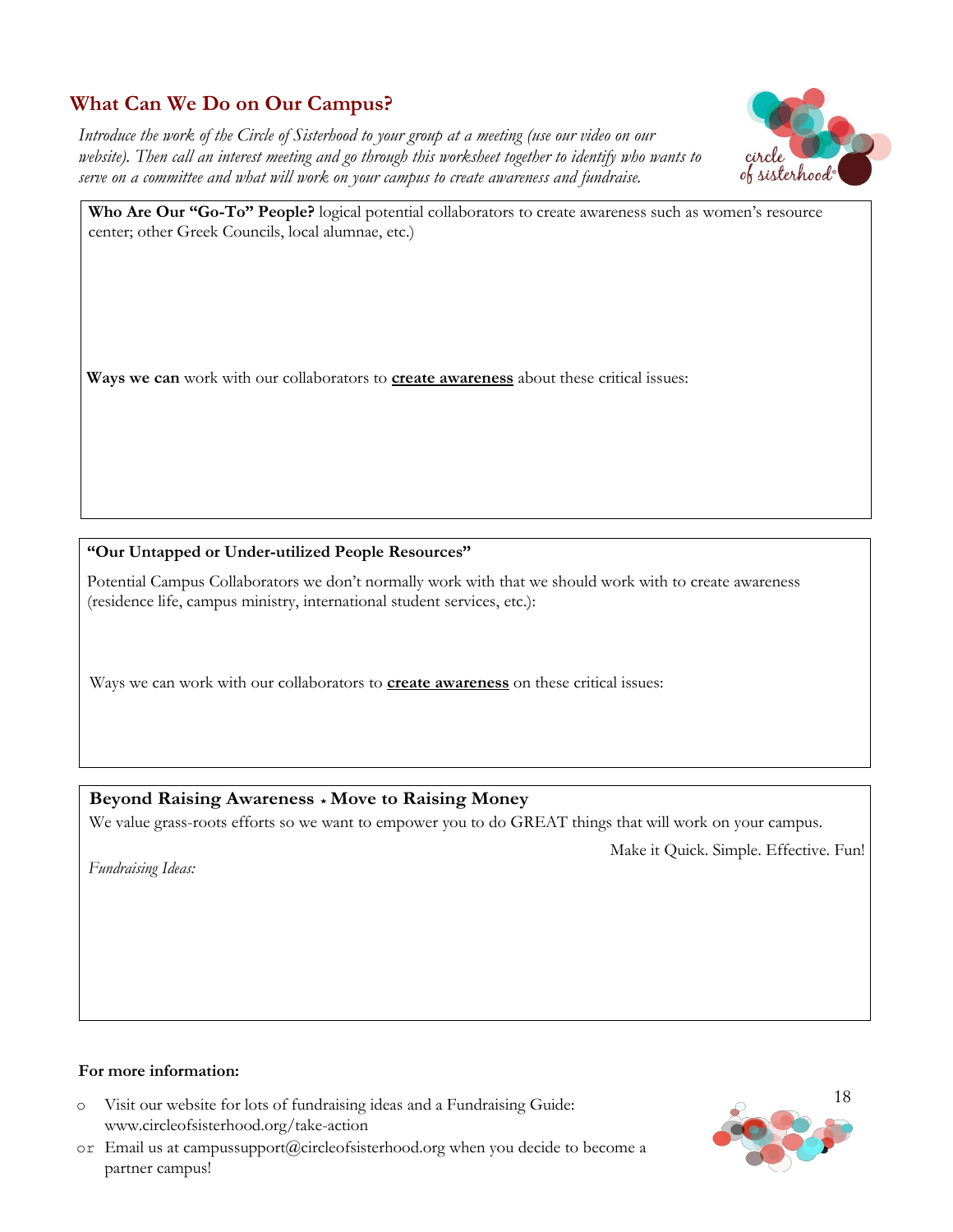## <span id="page-14-0"></span>**Awareness & Fundraising Ideas**

Below is a list of different events and activities that many other campus partners have found to be successful. Incorporate any one of the ideas into your programming to build awareness and raise funds. Have a new idea that made a huge impact? Send an email to Annie Labo: **[annie@circleofsisterhood.org](mailto:annie@circleofsisterhood.org)** with details so she can add it to the list below.

#### **1. Circles for Education**

Use colored cardstock to make cut-out circles (think CofS logo) that say, "I support the Circle of Sisterhood," "I support girl's education," or another meaningful message like "Education is important to me because…". Sell the circles for \$1 each and allow purchasers to write their name on the circle or to answer the prompt. Then, post the circles in a visible place on campus (Student Union, Library, Greek Life office, etc.). This is a great way to raise money and create a visual impact on campus**.**

#### **2. Balloon Awareness**

Tie balloons (helium) around campus with stats about the global issues affecting girls and women. This will generate buzz. Perhaps compliment by tabling at the Union (attach paper to balloon inviting students to visit you at union for a treat and more information). You can find lots of stats and information on the Take Action page of our website: **[https://www.circleofsisterhood.org/take-action/raise-](https://www.circleofsisterhood.org/take-action/raise-awareness/) awareness/**

#### **3. Restaurant Fundraiser (profit share)**

Establish a partnership with a restaurant, yogurt shop, etc. within walking distance of campus to designate a night when a percentage of any food purchase by a Greek in letters is donated to the Circle of Sisterhood – a 501c3 charity. If most Greeks are housed on your campus, choose a night when chapter houses don't serve dinner.

#### **4. Venmo Challenge**

Challenge each sorority member to donate to CofS through Venmo. Simply search for Circle of Sisterhood in the Venmo app, use a unique hashtag in the memo to identify your campus/chapter, and send an email to Annie Labo at **[annie@circleofsisterhood.org](mailto:annie@circleofsisterhood.org)** with the dates for tracking purposes.

#### **5. Support Academic Achievement**

- During finals week and midterms, to help others appreciate their education (when 60+ million girls in the world are out of school), have sorority women troll the library and give treats to Greeks they find in letters studying. Promote that you will do so a few days before on social media. Attach stats about the cause to the treats.
- Any Greek who comes to your table and can show an A or B on an exam/paper/project gets a free treat (bookmark, button, cookies).

#### **6. Competition for a Cause**

Have chapters compete in relay races such as tug-o-war, potato sack races or any other physical activity for a donation to be made in their honor to CofS.

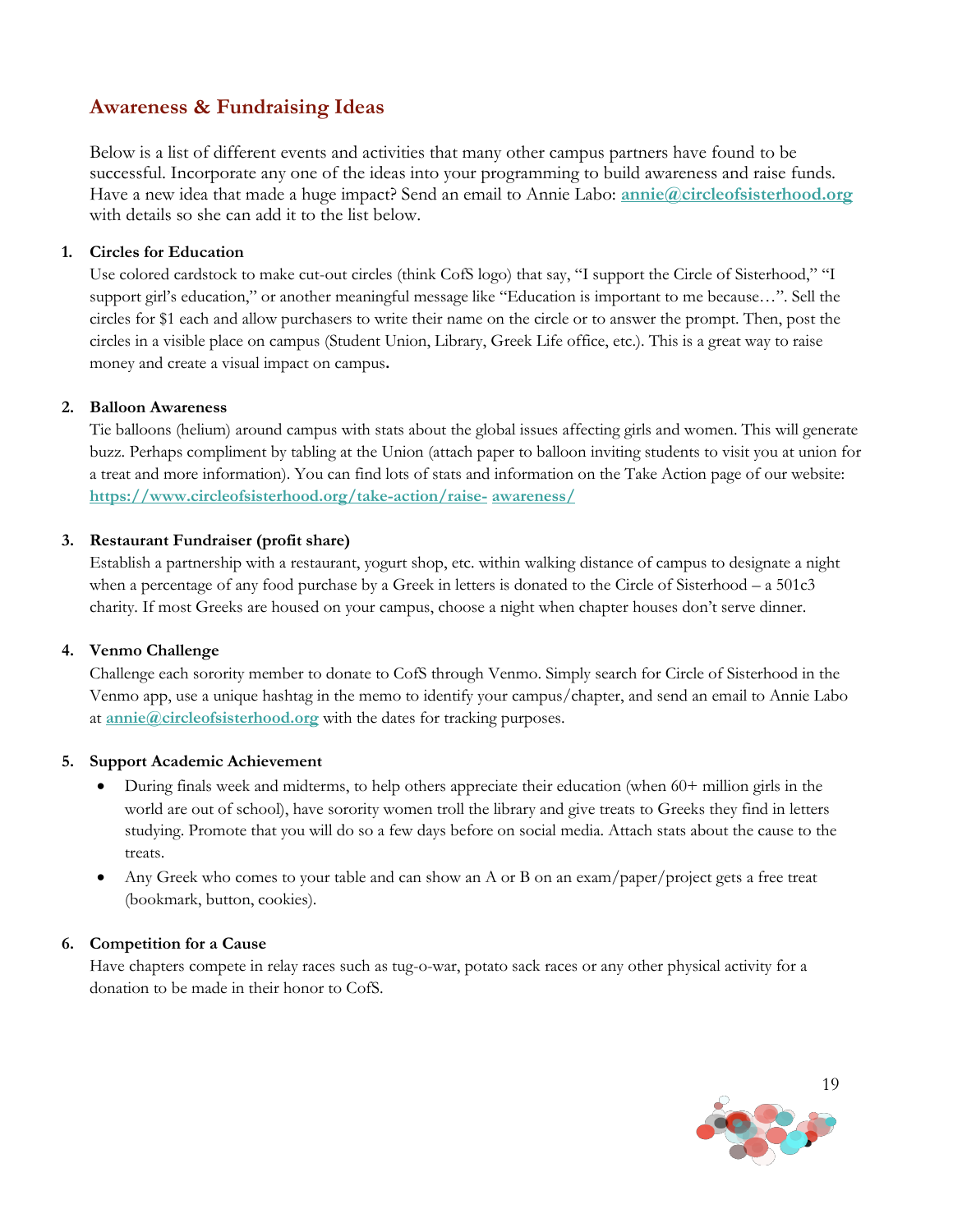#### **7. Brothers for Sisters**

Encourage the fraternity men on your campus to get involved in this cause with you. Partner with them on events. Why? Because the oppression of women worldwide will not end until men understand the issues as well and get involved. Ask the IFC to match your donation.

#### **8. T-Shirts**

We know how Greeks love t-shirts – sell one with proceeds benefiting the Circle of Sisterhood! You can work with one of our officially licensed vendors. Before purchasing from a vendor, investigate whether the vendor is licensed to use CofS trademarks by visiting this link: [https://greeklicensing.com/clients/circle-of-sisterhood](https://greeklicensing.com/clients/circle-of-sisterhood-foundation/10885/search)[foundation/10885/search](https://greeklicensing.com/clients/circle-of-sisterhood-foundation/10885/search)

Or if you want to work with a local vendor who is not licensed, please ask them to get licensed. For information on becoming a licensed vendor of the Circle of Sisterhood, please be sure your service provider contacts: Melissa JeanBaptiste, Affinity Consultants, [melissa@affinity-consultants.com. A](mailto:melissa@affinity-consultants.com)ll official vendors are screened for high quality, appropriate products and good customer service.

#### **9. Grams**

Sell baked goods or handmade notes to help students recognize each other on a special day. Examples: Valentine's Day (Sweetheart Grams), Halloween (Boo Grams), St. Patrick's Day (Lucky Grams), etc.

#### **10. Warm Up or Cool Down**

At your union, sell hot cocoa/coffee on cold days or popsicles/ice cream on hot days.

#### **11. Can Shake or Collect Change**

Can shake around campus collecting spare change--it is amazing how it can add up! Pass out a postcard or sticker to everyone who donates with a fact about girls and education. Or collect change from everyone attending your next event or educational program and be sure to share what the money will do. For example, the following figures equate to expenses related to schooling in parts of the developing world:

- \$3.30 can provide her with lunch for an entire school year
- \$7 can purchase a girl a set of textbooks
- \$13 can purchase her tuition for a year
- \$29 can put her in a new school uniform

#### **12. Inspiring Women Night**

Have a note writing event with snacks and prizes. Inform women in attendance about our cause (use videos from our YouTube channel) and then encourage them to each write 2 or 3 personal notes to other women who have inspired them or helped them with their education. In the notes, have them ask that person to help girls go to school in the developing world by donating \$20. (Examples: mothers, grandmothers, aunts, teachers, advisors, counselors, mentors, etc.) Set up a CofS fundraising page through our website to make it easy for note writers to tell their mentors where to donate. This page can be customized to your event and all donor gifts will be tax deductible. Visit our website: [https://www.circleofsisterhood.org/,](https://www.circleofsisterhood.org/) click on Support Us, and then select Create a Campaign.

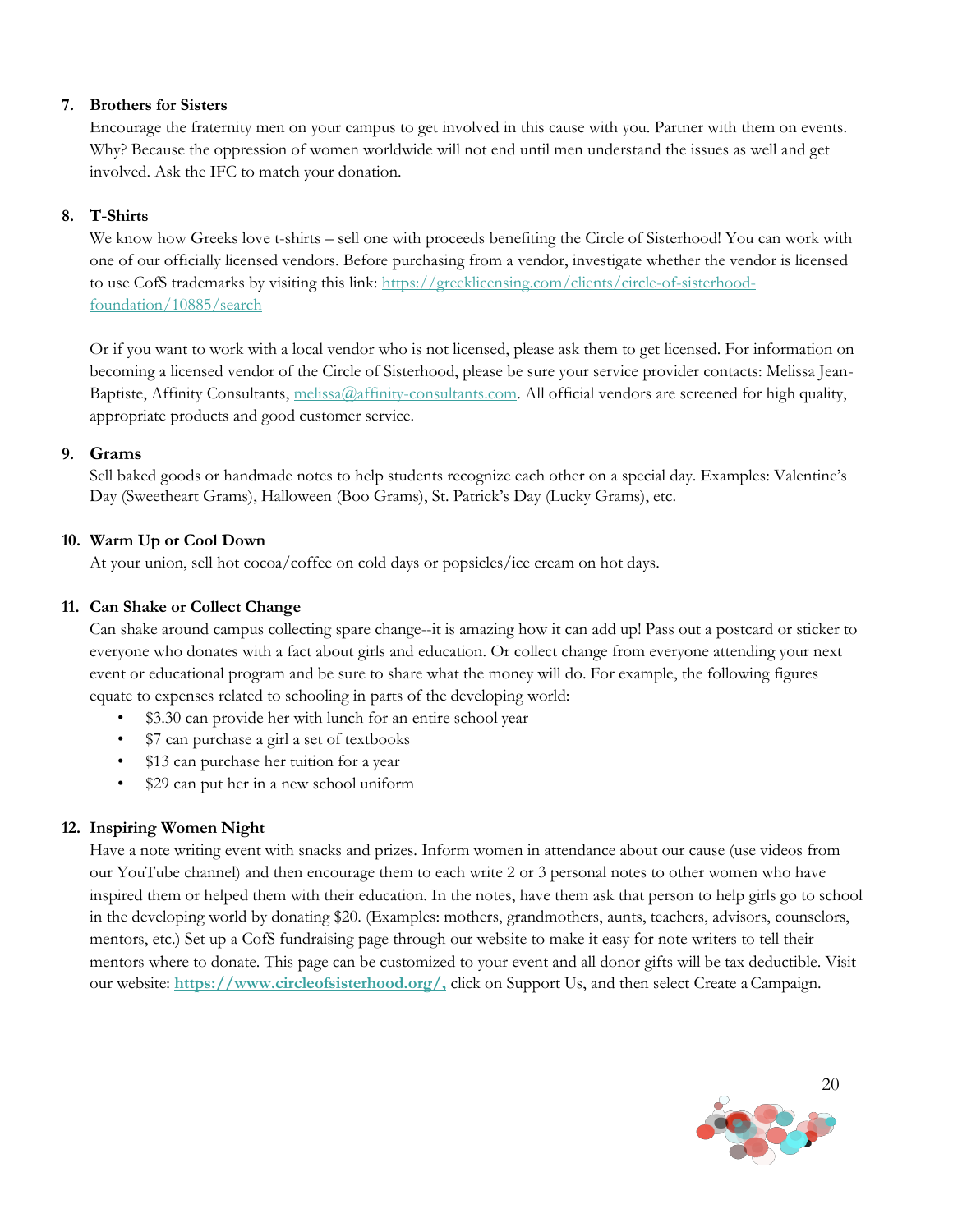#### **13. Talent Show**

Host a campus Talent Show and invite the community to the event. Contestants could be Greek students or faculty members.

#### **14. Dance Marathon**

Include IFC in a "Brothers for Sisters®" campaign. Partner with dance teams and clubs. \$45 a team to enter. \$5 to attend.

#### **15. Partner with Local Alumnae**

Host events with local area alumnae organizations (alumnae chapters/clubs, Alumnae Panhellenics, etc.) This is a meaningful way engage all area alumnae with the important work you are doing.

#### **16. Fashion Show for a Cause**

Partner with campus fashion club/merchandising majors. \$5 entry fee. Chapter presidents of all the fraternities and sororities could be models.

#### **17. Challenges**

- o Cupcake Challenge Have a bake off between chapters and see who sells the most baked goods. Or challenge all chapters to include items in the bake sale that are circular.
- o Change Challenge A friendly competition between the chapters to see who can raise the most money. Have each chapter decorate a large can or jar and display the containers in a popular area on campus. Pennies earn points, but silver coins and paper bills will subtract points.

*(Please note: We would prefer that you refrain from using the word "War" when hosting events for the Circle of Sisterhood. Many women around the world are brutalized and oppressed as a result of war so the association can be infinitional* 

#### **18. Tailgate Treats**

Work with Athletic Department to have a bake sale at tailgates or outside stadiums before games. Or ask a local sports franchise if you can garner a portion of ticket sales for a game.

#### **19. Raffle**

Raffle off an iPad at your next large campus event. \$10 per ticket. Ask a local retailer to donate the iPad.

#### **20. "Women Hold Up Half the Sky"**

Host a book club or viewing of the Half the Sky documentary. Collect donations at the event. Download an Impact Program Discussion Guide on our website here: **[www.circleofsisterhood.org/take-action](http://www.circleofsisterhood.org/take-action)** Girl Rising is also a very good documentary (90 min.) that is specifically about girls' education. **[http://girlrising.com/see-the](http://girlrising.com/see-the-film/index.html#host-a-screening)[film/index.html#host-a-screening](http://girlrising.com/see-the-film/index.html#host-a-screening)**

#### **21. Junior Panhellenic Involvement**

If you have one, find creative ways to get your Junior Panhellenic involved in creating awareness about the cause and fundraising for CofS. This is a great way to tap into emerging Panhellenic leaders.

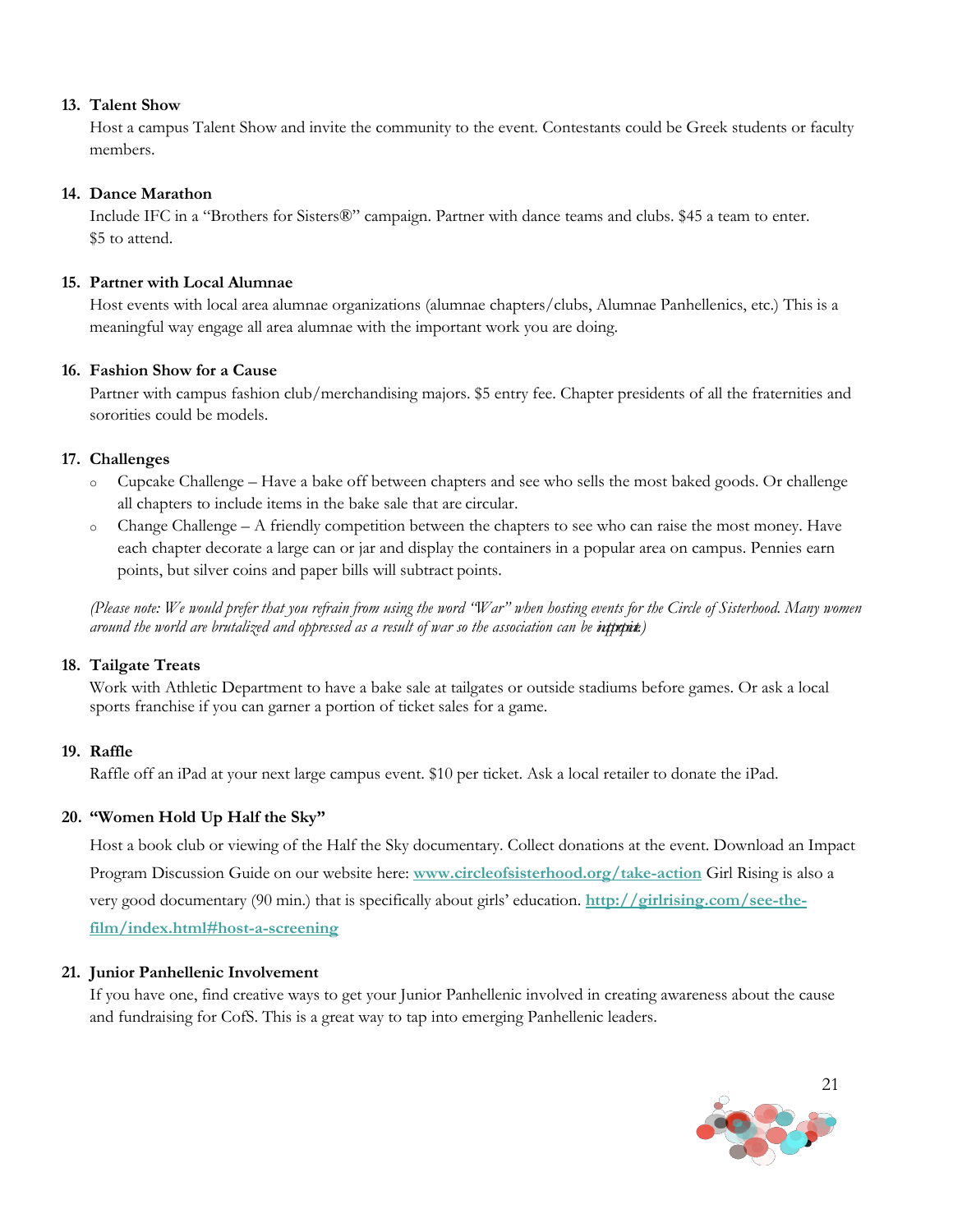#### **22. Field Day/Carnival**

Host a field day with different activities. Or host a carnival with games and raffles (bounce houses, dunk booth, etc.).

#### **23. Girls Night In**

Host a Girls Night In by showing an informational CofS video. Then have an evening of fun interactive games (minute to win it games, board games, card games, etc.) or crafts.

#### **24. Concert for a Cause**

Find a local band and ask them to profit share one of their shows.

#### **25. Bingo Night**

Host a bingo night and invite other student organizations and Greek Councils to be involved.

#### **26. Punch N Brunch**

Host a self-defense class for women on campus followed by brunch. Proceeds go to CofS. Take the opportunity talk about the oppression women face around the world and how you are supporting Circle of Sisterhood to uplift women from oppression through education.

#### **27. Flag Football/Powder-puff Football**

\$10 fee to play in a casual game. Or host a tournament between sororities and/or fraternities.

#### **28. "Give Me Five" Campaign**

Instead of spending \$5 on coffee, ask individuals to donate \$5 to the Circle of Sisterhood. This \$5 equates to providing a noon meal every day for a year to a student in the developing world. Use Venmo for the challenge. Have donors send gift to @circleofsisterhood and be sure to create a campus hashtag to put in notes so we know where the donations came from.

#### **29. Movie Night**

Host an indoor or outdoor movie night with snacks. Collect \$2 from each sorority woman who attends and encourage them to invite a fellow sister.

#### **30. Benefit Dinner**

Host a benefit dinner for CofS. Include a Silent Auction and ask local businesses to donate items for the auction.

#### **31. Buttons or Stickers for a Cause**

Order CofS buttons or stickers to sell to all Greeks to create awareness and raise money.

#### **32. Kick Off Dinner**

Host a pizza dinner to kick off CofS week and invite all sorority women. Collect \$2 at the door to help girls go to school.

#### **33. Trunk Show**

Host a trunk show with a local retailer. Partner with the campus Women's Center.

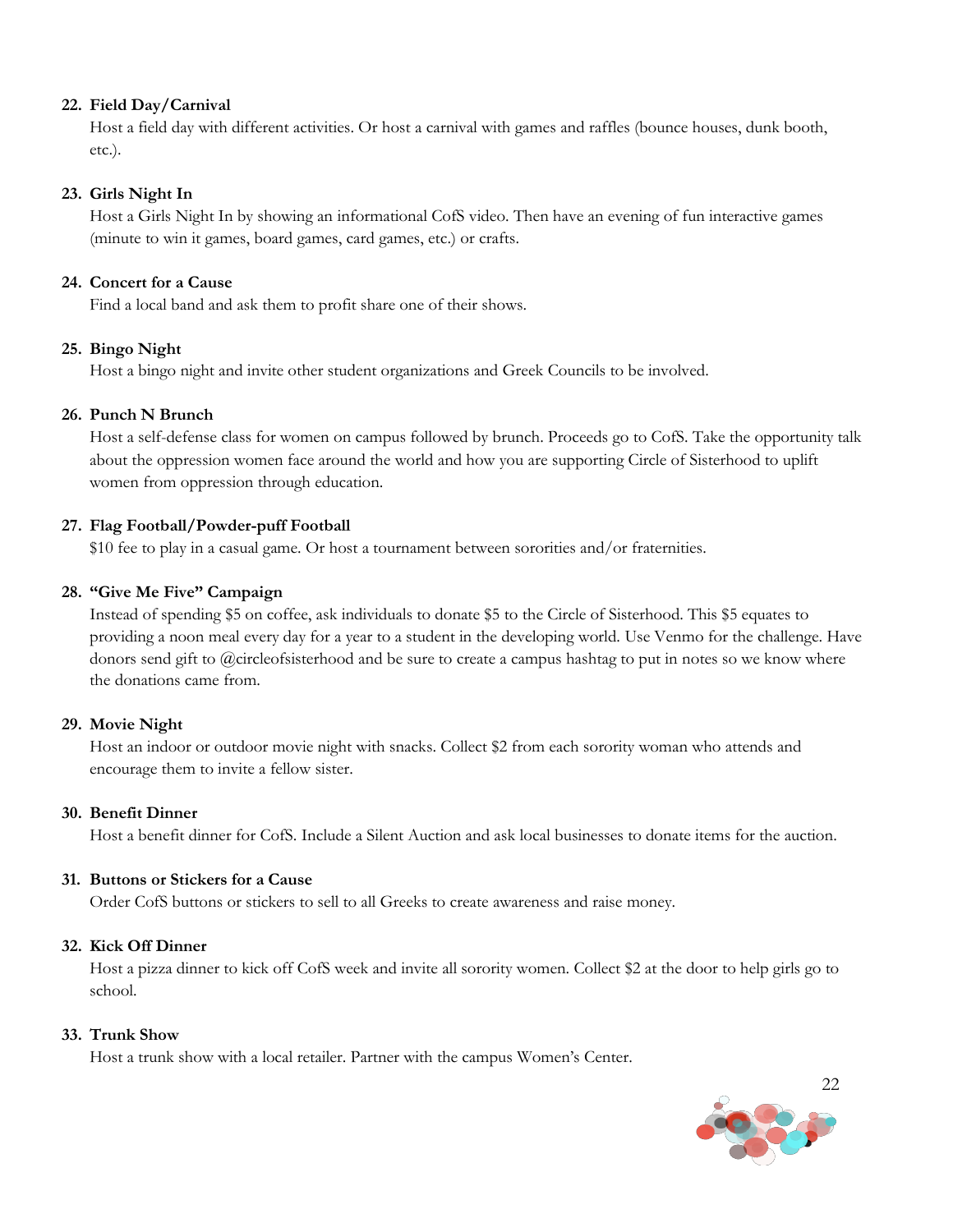## <span id="page-18-0"></span>**Circle of Sisterhood Facts for Tabling**

An intentional byproduct of the Circle of Sisterhood Foundation's efforts will be increased awareness about issues affecting women worldwide. The Circle of Sisterhood Foundation wants to help women in America understand the plight of girls and women who live in thatched roof huts, have no running water, and die of malaria and other diseases as often as Americans catch colds.

The facts below can be used in a multitude of ways to educate your community as well as your whole campus. Make every effort to increase awareness and educate your community when hosting events on behalf of the Circle of Sisterhood Foundation.

#### **65 million girls are out of school globally.**

*Source: EFA Global Monitoring Report, 2012.*

**There are 32 million fewer girls than boys in primary school.** *Source: Education First: An Initiative of the United Nations Secretary General, 2012.*

**Two-thirds of the 792 million illiterate adults in the world are female.** *Source: EFA Global Monitoring Report, 2012.*

**A girl with an extra year of education can earn 20% more as an adult.** *Source: The World Bank, 2011.*

**Statistics show that when women earn an income, they reinvest 90 percent of their income in their families and communities.**

*Source: Phil Borges. 2007. Women Empowered: Inspiring Change in the Emerging World. New York.*

**An educated mother is more than twice as likely to send her children to school.** *Source: UNICEF, 2010.*

**10% fewer girls under the age of 17 would become pregnant in sub-Saharan Africa and**  $\Box$  **South and West Asia if they had a primary education.** *Source: EFA Global Monitoring Report, 2012.*

**If India enrolled 1% more girls in secondary school, its GDP would rise by \$5.5 billion.** *Source: CIA World Factbook, Global Campaign for Education, and RESULTS Education Fund.*

**Girls with secondary education are 6 times less likely to be married as children.** *Source: International Center for Research on Women, 2006.*

**If all girls had a secondary education, there would be two-thirds fewer child marriages.** *Source: EFA Global Monitoring Report, 2012.*

#### **Less than half a cent of every development dollar goes to programs specifically for girls, particularly those ages 10-14.**

*Source: The world's adolescent girls. (2013, March 30). Retrieved fro[m http://www.girlup.org/learn/the-worlds-adolescent-girls.html](http://www.girlup.org/learn/the-worlds-adolescent-girls.html)*

**A literate mother has a 50% higher chance that her child will survive past the age of 5.** *Source: UNESCO, 2011.*